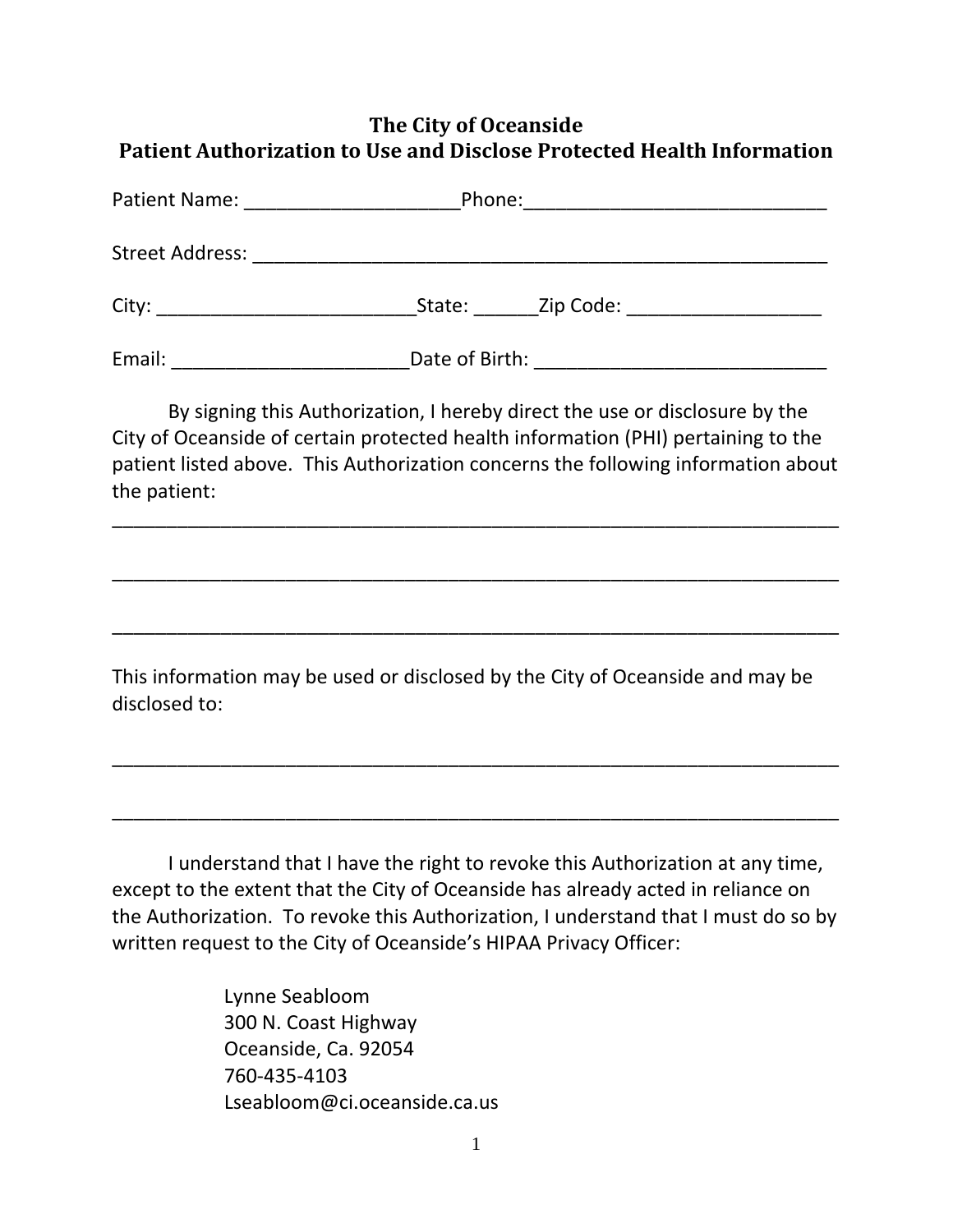I understand that information used or disclosed pursuant to this Authorization may be subject to redisclosure by the recipient and no longer subject to privacy protections provided by law.

I understand that my written authorization is not required for the City of Oceanside to use my protected health information for treatment, payment and healthcare operations.

I understand that I have the right to inspect and copy the information that is to be used or disclosed as part of this Authorization. The Authorization is being requested by the City of Oceanside for the following purpose(s):

\_\_\_\_\_\_\_\_\_\_\_\_\_\_\_\_\_\_\_\_\_\_\_\_\_\_\_\_\_\_\_\_\_\_\_\_\_\_\_\_\_\_\_\_\_\_\_\_\_\_\_\_\_\_\_\_\_\_\_\_\_\_\_\_\_\_\_\_\_\_\_\_\_\_\_\_\_\_

\_\_\_\_\_\_\_\_\_\_\_\_\_\_\_\_\_\_\_\_\_\_\_\_\_\_\_\_\_\_\_\_\_\_\_\_\_\_\_\_\_\_\_\_\_\_\_\_\_\_\_\_\_\_\_\_\_\_\_\_\_\_\_\_\_\_\_\_\_\_\_\_\_\_\_\_\_\_

\_\_\_\_\_\_\_\_\_\_\_\_\_\_\_\_\_\_\_\_\_\_\_\_\_\_\_\_\_\_\_\_\_\_\_\_\_\_\_\_\_\_\_\_\_\_\_\_\_\_\_\_\_\_\_\_\_\_\_\_\_\_\_\_\_\_\_\_\_\_\_\_\_\_\_\_\_\_

The use or disclosure of the requested information will \_\_\_/will not \_\_\_ result in direct or indirect remuneration to the City of Oceanside from a third party.

I acknowledge that I have read the provisions in the Authorization and that I have the right to refuse to sign this Authorization. I understand and agree to its terms.

This authorization expires on: **We are all that the contract of the contract of the contract of the contract of the contract of the contract of the contract of the contract of the contract of the contract of the contract o** 

*Signature:* \_\_\_\_\_\_\_\_\_\_\_\_\_\_\_\_\_\_\_\_\_\_\_\_\_\_\_\_\_\_ *Date:* \_\_\_\_\_\_\_\_\_\_\_\_\_\_\_\_\_\_\_\_\_

*Personal Representative Information (if signer is different from patient):*

Name: \_\_\_\_\_\_\_\_\_\_\_\_\_\_\_\_\_\_\_\_\_\_\_\_\_\_\_\_\_\_\_\_\_\_\_

Relationship to Patient (parent, legal guardian, etc.):